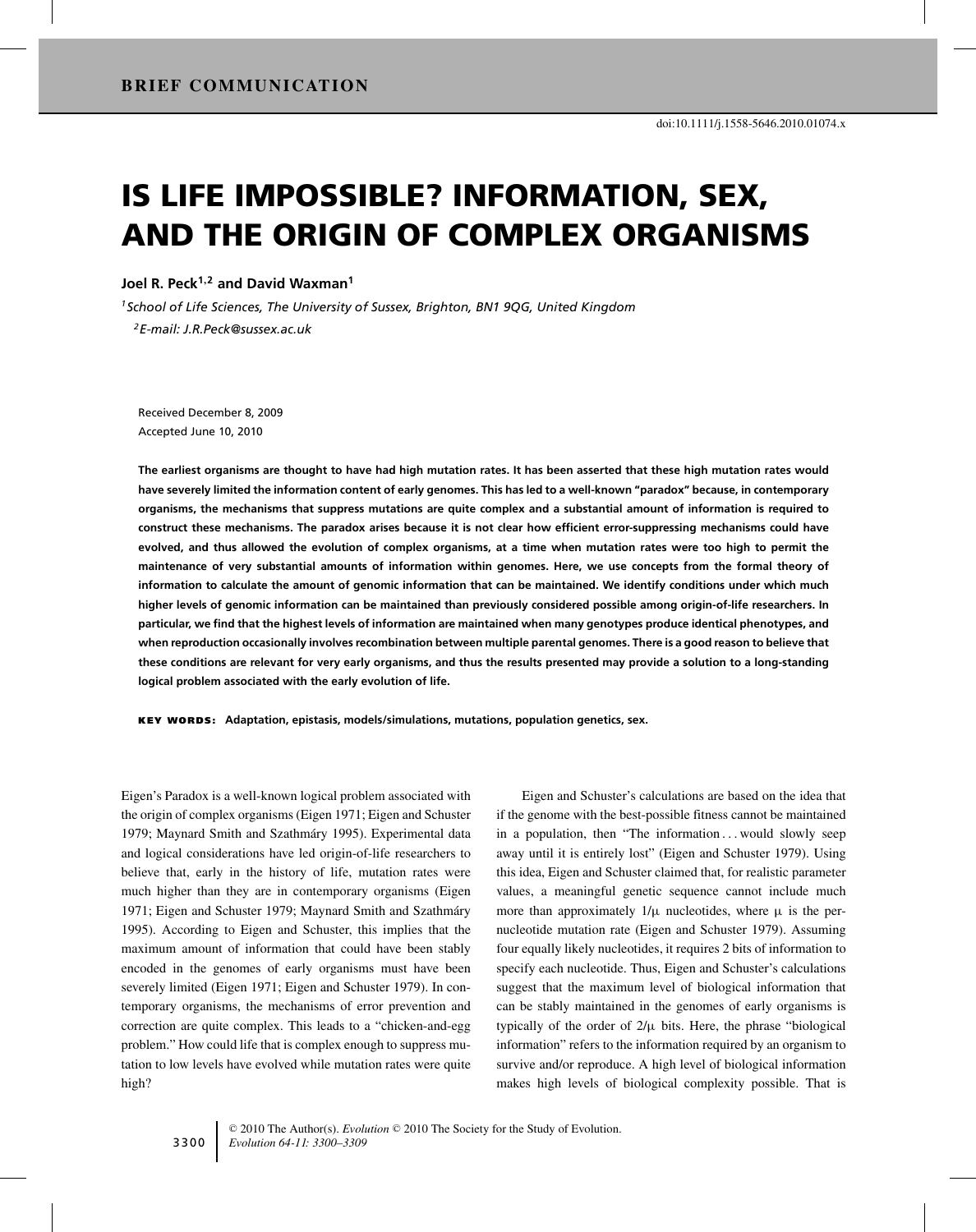to say, it facilitates the maintenance of complex adaptations, including error-correcting mechanisms.

It has been pointed out that the maintenance of biological complexity does not depend on the preservation of any particular genetic sequence; instead, biological complexity depends only on the maintenance of phenotypes that confer relatively high fitness (Huynen et al. 1996; Kun et al. 2005; Takeuchi et al. 2005). However, if phenotypes depend on genotypes, then the biological-information content of the genome can still be calculated. For example, let us assume that every possible phenotype can be uniquely placed into one of  $\Omega$  distinct categories. Furthermore, each phenotype is produced by a different set of genotypes. Assume that one of these phenotypic categories is associated with a fitness value that is higher than that of any other phenotypic category. In this case, if natural selection leads to individuals of the fittest phenotypic class becoming very common in the population, then from basic information–theoretic considerations (Shannon 1948; Cover and Thomas 1991), it is reasonable to say that the amount of biological information in the genome of a typical population member is  $\sim$ log<sub>2</sub>( $\Omega$ ) bits (here log<sub>2</sub> denotes a logarithm to base 2). Furthermore, if the only individuals present in the population are members of the fittest phenotypic class, then the genome of every population member can be said to contain exactly  $log_2(\Omega)$  bits of biological information.

To further clarify these ideas, it is useful to consider the case of a phenotype that consists of the amino acid sequence of a protein. Assume the protein is a chain of length *A* amino acids. If 20 different amino acids can be used in the construction of the protein (as in contemporary organisms) then there are 20*<sup>A</sup>* different possible amino acid sequences of length *A*. Thus in this case there are  $\Omega = 20^A$  distinct phenotypes. If natural selection is sufficiently effective that the only individuals found in a population are members of the fittest phenotypic class, and hence produce proteins with the best possible amino-acid sequence, then, as it takes  $log_2(20^4)$  bits of information to specify this best-possible sequence, it is clearly sensible to say that the genome of each individual contains  $log_2(20^4)$  bits of biological information.

Two studies that used the phenotypic approach to biological complexity, described above, have reported criteria for maintaining a high level of biological complexity that are different from those calculated by Eigen and Schuster. However, for plausible parameter values, these differences were found to be relatively modest (Kun et al. 2005; Takeuchi et al. 2005). Here, we show that there are conditions under which the phenotypic approach leads to the possibility of much more biological information being maintained in a population, for a given mutation rate, than is suggested by Eigen and Schuster's calculations (Eigen 1971; Eigen and Schuster 1979). These conditions include the process of recombination among genomes, and the situation where many genotypes produce the same phenotype. Encouragingly, there is a good reason to think that these conditions are relevant for very early organisms (Huynen et al. 1996; Woese 1998; Wilke 2001; Wilke et al. 2001; Lehman 2003; Santos et al. 2003, 2004; Codoner et al. 2006; Szathmáry 2006; Sanjuan et al. 2007; Soll et al. 2007; Sardanyes et al. 2008).

The idea that, very early in the history of life, recombination occurred between genomes (i.e., sexual reproduction occurred) is absent in the formulations of Eigen and Schuster. However, the possibility of recombination occurring within populations of early organisms has now been widely accepted by the community of origin-of-life researchers (Woese 1998; Lehman 2003; Santos et al. 2003; Santos et al. 2004; Szathmary 2006; Soll et al. 2007). ´ Sex and recombination can be induced via complex evolved mechanisms, as in many contemporary organisms. However, sex can also result from much more primitive mechanisms, which are more likely to be relevant for the earliest organisms. For example, in the earliest stages of the development of life on Earth, the primordial organisms may have consisted of self-replicating linear polymers that were not contained within a cell membrane. This situation is similar to the process within a polymerase chain reaction (PCR) machine. It is well known that recombination tends to occur during PCR; some partially formed offspring polymers become detached from their parent molecules, and then, as a result of homology, attach to another parent molecule, followed by the completion of replication (Meyerhans 1990). As we will see, the incorporation of sex and recombination can have enormous effects on the amount of information that can be stably maintained in a population in the face of high rates of mutation.

The model we will study here assumes truncation selection. Under truncation selection, an "ideal genotype" exists and any genotype that differs from the ideal genotype by less than a given number of genetic changes is as fit as an individual with the ideal genotype, whereas all individuals with other genotypes have zero fitness. Truncation selection is, essentially, a form of synergistic epistasis, as described by Kondrashov, and others (Kimura and Maruyama 1966; Crow and Kimura 1979; Kondrashov 1988; Peck and Waxman 2000). It is well known that, under synergistic epistasis, sex and recombination can confer large benefits, allowing (in some circumstances) for nearly maximal levels of fitness, despite a high genomic rate of deleterious mutations. This is exactly what occurs in the model presented here.

To the best of our knowledge, the fitness advantages of sex, when the fitness landscape is synergistic, have never previously been invoked in an attempt to solve Eigen's Paradox. At first glance, it may seem certain that synergistic epistasis will be effective in this context. However, there is a complication. Truncation selection implies a certain amount of genetic redundancy, as it occurs only when multiple genotypes exist that all lead to a relatively high level of fitness. However, redundancy decreases the information-carrying capacity of the genome. This is obvious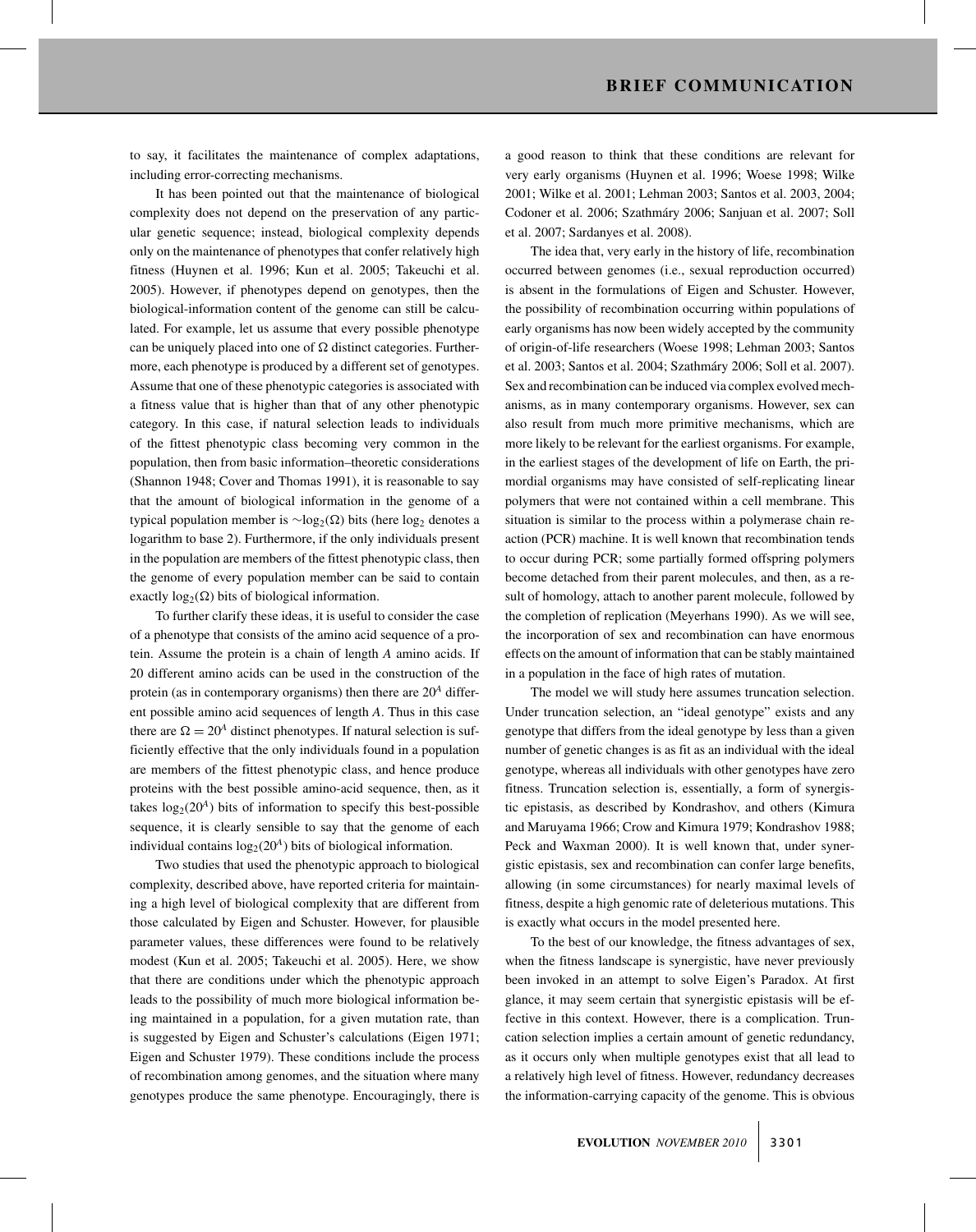if we consider the extreme case in which all genotypes generate exactly the same phenotype. In this case mutations can never have a deleterious effect on fitness. However, this does not eliminate Eigen's Paradox, because it is extremely unlikely that the one and only phenotype that can be coded by the genome will happen to be a genome that confers a high level of fitness and/or a low mutation rate.

What we show in this work is that, despite the complication just described, there is an intermediate level of genetic redundancy that can confer a high level of fitness in the face of a high mutation rate, while still allowing for much more information to be stably maintained in the genome than would be expected from Eigen and Schuster's calculations (Eigen 1971; Eigen and Schuster 1979). As we will see, this advantage of genetic redundancy is maximized when genetic material from multiple individuals is often combined, when offspring are produced. That is, the advantages of genetic redundancy are maximized by the occurrence of sexual reproduction.

Our work is closely related to work that has been carried out by a variety of other theorists. These include the biologists mentioned above. Other related findings have been produced by computer scientists, including Baum et al. (1995) and Muhlenbein and Schlierkamp-Vosen (1993). A more closely related study by Watkins (2002) provides substantial insights into the limits of genomic–information content when mutations are common.

# *The Model*

Let us now examine a simple model that was inspired by the models previously investigated by Eigen and Schuster (Eigen 1971; Eigen and Schuster 1979). Consider an organism with a genome that consists of a linear polymer consisting of *L* monomers. For now, we will assume that there are four different monomer types, as in contemporary organisms. To begin, we follow Eigen and Schuster, and assume that the organism is asexual (Eigen 1971; Eigen and Schuster 1979). We also assume that the population size is very large (effectively infinite, so there are no stochastic effects associated with random genetic drift) and the population size does not change over time. Thus, every individual that "dies" is replaced by the birth of a new organism. (Here "death" includes any mechanism that removes organisms from the reproductive pool, such as denaturing or emigration.)

There are a total  $4^L$  different possible monomer sequences (genomes) that we label 1,  $2, \ldots, 4^L$ . Let  $d_i$  represent the death rate for individuals with the *i*th sequence. Thus, in a very small time interval,  $\Delta t$ , the probability that an individual with genome sequence *i* will die is  $d_i \times \Delta t$ . We assume that when a new individual is born, each member of the population is equally likely to be the parent. The new individual has the same genome as its parent, apart from any new mutations it carries. We assume that mutations are independent of one another, and that they occur during the birth process with a probability of  $\mu$  per monomer. Each mutation has an equal probability of converting the parental monomer to one of the other three monomer types.

To study a population that incorporates sex and recombination, we use exactly the model just specified, except we make the additional assumption that, when a population has come to equilibrium, there is statistical independence of the monomers present at different sites within the genomes of newborn individuals. Thus, when sex and recombination are occurring, we assume that among newborns, the probability of a particular monomer being present, at a particular site within the genome, in a particular individual, is independent of the individual's genotype at all other sites. Technically, this condition can only be guaranteed if each monomer incorporated into an offspring is derived from a different, randomly selected, parent. However, experience in population genetics shows that modest amounts of recombination are typically sufficient to ensure a high level of statistical independence between loci, so long as the population size is large, mating is random, and a large number of sites within the genome are subject to selection (Bulmer 1989; Turelli and Barton 1990; Lynch and Walsh 1998). Whether or not near-statistical independence is a reasonable assumption for a given real population depends on the frequency of recombination events, and on other details that are highly uncertain. We limit attention to the two extremes, ranging from asexuality to complete statistical independence, as a way of measuring the full potential impact of recombination, and to facilitate the calculations.

For the asexual mode of reproduction, we assume that, at equilibrium, the monomer frequencies are the same at all sites within the genome. We make the same assumption for the sexual mode of reproduction. These assumptions are in accord with our experience with numerical studies involving small genomes (low values for *L*) where we initialized trials using randomly selected frequencies of the various possible genotypes (i.e., generally starting with unequal monomer frequencies at different sites within the genomes). For the main runs, which used larger genomes, we initialized the population with all individuals having a mutation-free genotype.

Our experience in working with the above model indicates that the set of genotypes in the population tends to approach a unique equilibrium distribution. The biological-information content of a typical genome, once this equilibrium distribution is achieved, is our central focus. This issue is easiest to address in the context of a simple scheme for assigning the values of the death rates (the *di*) to genotypes. We now specify this scheme.

### SCHEME FOR ASSIGNING DEATH RATES

The phenotypes of our hypothetical organism are classified as falling into  $\Omega$  different categories, as suggested above. The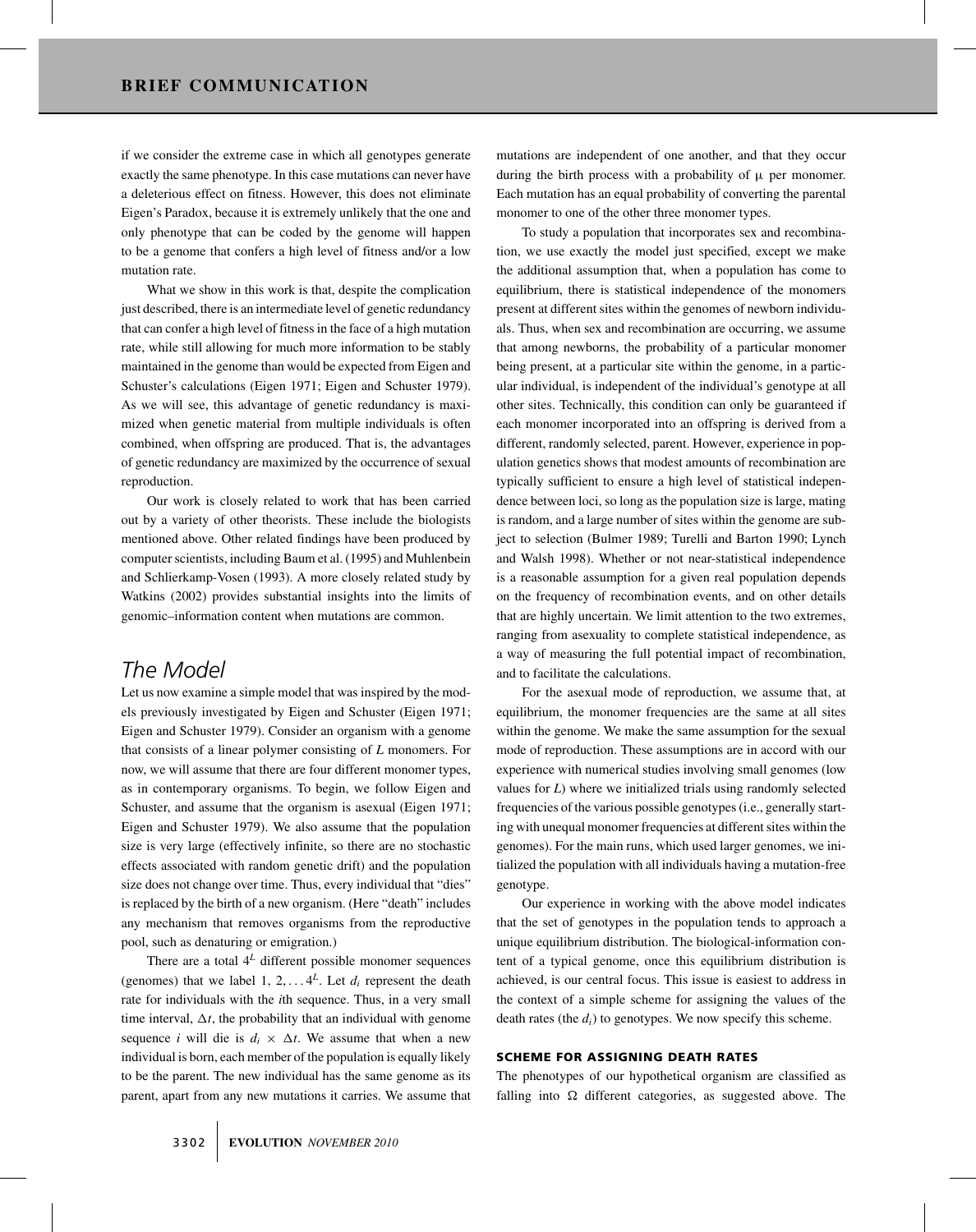categorization is on the basis of all of the phenotypic characteristics that are important for natural selection (i.e., for the determination of the death rates—the *di*). In general, the categorization could be on the basis of multiple phenotypic characteristics, and hence the value of  $\Omega$  can be extremely large (Waxman and Welch 2005).

Let us assume that, in a particular environment, only one of the  $\Omega$  different possible phenotypes will allow survival. We will call this phenotype the "high-fitness phenotype." (Our investigations have shown that this assumption is not a crucial determinant of the qualitative nature of the results. However, it does simplify matters). We measure time in units where individuals with the high-fitness phenotype have a death rate of unity  $(d<sub>i</sub> = 1)$ ; all other phenotypes have an infinite death rate  $(d_i = \infty)$ . It follows that only genomes that produce the high-fitness phenotype will be found in the population. This means that the genome of any individual present in the population encodes  $log_2(\Omega)$  bits of biological information.

For simplicity, let us assume that each possible phenotypic category (of which there are a total of  $\Omega$ ) is generated by a unique set of  $4^L/\Omega$  different genomes (thus,  $4^L/\Omega$  must be an integer). Additionally, we assume that all genomes that produce the highfitness phenotype have a similar sequence. In particular, we assume that a particular "ideal" genome can be identified, and this genome produces the high-fitness phenotype. We assume further that the high-fitness phenotypes is also produced by all genomes that have a sequence with, at most, θ*L* differences from the sequence of the ideal genome (where  $0 \le \theta \le 1$ ). For example, say that  $\theta = 0.4$  and  $L = 10,000$ . Under these conditions, our assumptions imply that the high-fitness phenotype in question will be produced by any genome that differs from the ideal genotype at 4000 locations within the genome, or fewer.

# *Results*

Consideration of the model suggests that there is no upper limit to the amount of biological information than can be maintained in a population, as long as the genome is sufficiently large. For example, if each phenotypic category is produced by only a single genomic sequence  $(\theta = 0)$  then the number of phenotypic categories equals the number of different genotypes, that is,  $\Omega =$  $4^L$  and so  $\log_2(4^L) = 2L$  bits of biological information can be maintained in an organism. The amount of biological information that can be maintained is smaller with larger values of  $θ$ , but the amount of maintainable information always increases with *L* for any value of θ. This observation, however, does not lead to a realistic solution to Eigen's Paradox unless we can show that the information can be maintained without imposing a high "genetic load" on the population. In the current context, this means establishing that the average number of offspring produced by adults is not unreasonably large. (Here, an "adult" is an individual that possesses the high-fitness phenotype, and thus survives the birth process.) With these considerations in mind, we focus on the birth rate of adults; this is a quantity that, in a population whose number is regulated at equilibrium, has a value determined by parameters of the model, and by the mode of reproduction.

We will use *B* to denote the equilibrium birth rate. We measure  $B$  in the time units adopted above, where the mean lifetime of individuals with the high-fitness phenotype is unity. Thus, if an equilibrium population contains *N* adults, then, during a period of time equal to an average adult lifetime (i.e., during one time unit) approximately *NB* offspring will be born. We numerically determine the equilibrium birth rate from the equilibrium distribution describing a population. This is arrived at from consideration of the long-term dynamics of a population, and the condition for equilibrium leads to an equation that can be numerically iterated to determine the equilibrium distribution (see Appendix 1).

Figure 1 shows the value of the equilibrium birth rate, *B*, for various values of the parameter θ, when the per-monomer mutation rate is  $\mu = 0.01$ . The figure also shows the amount of biological information present in the genomes of these adults, namely  $log_2(\Omega)$  bits. A much more comprehensive set of results is given in Table 1.

We note that to calculate  $\Omega$  (and thus information content) we use  $\theta$  and *L* to calculate the proportion of all possible genomes that produce the high-fitness genotype, and thus allow survival. The reciprocal of this proportion is equal to  $\Omega$  (see Appendix 1).

The results reveal that for the stable encoding of a given number of bits of biological information, the equilibrium birth rate, under sexual reproduction, is lower than that required under asexual reproduction (and often much lower). The only exception to this occurs when there is no genetic redundancy, so every possible genome leads to a different phenotype, and all alterations to the ideal genetic sequence are fatal (i.e., when,  $\theta = 0$  so  $\Omega =$ 4*<sup>L</sup>*). In this case, the equilibrium birth rate required for survival of an asexual population is identical to that required by a sexual population.

### *Discussion*

Is the amount of information that can be stably encoded in a pre-enzymatic world sufficient to produce the sort of complex phenotypes that could reduce error rates, thereby allowing more complex phenotypes, and yet lower error rates, etc? To address this question, it is useful to note that even if every offspring born produces the high-fitness phenotype, the equilibrium birth rate can never fall below  $B = 1$ , given the assumption of an unchanging population size. Therefore, a birth rate that is no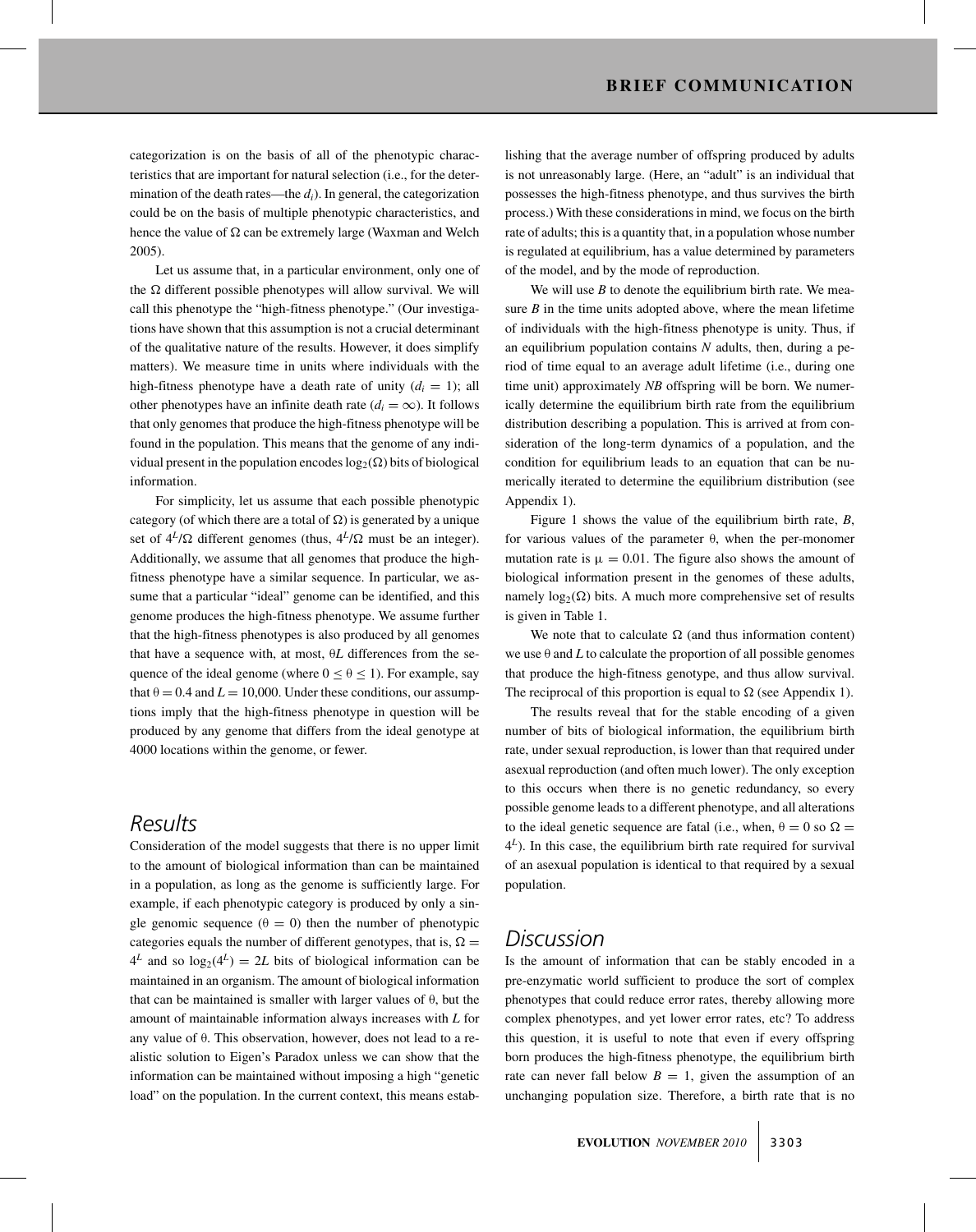

Figure 1. **Equilibrium birth rates as a function of <sup>θ</sup> when <sup>μ</sup> <sup>=</sup> 0.01 (where <sup>μ</sup> is the rate of mutation per monomer). The three panels are for three different values of the number of monomers in the genome,** *L***. The ordinates give the equilibrium birth rate (i.e., the mean number of offspring produced per adult) for different parameter values. The diamonds indicate results for asexual reproduction, whereas filled circles indicate results for sexual reproduction. The rows of numbers just beneath the abscissas give values of θ, which denotes the proportion of monomers that must be identical to those in the "ideal" genome if the organism is to survive. The lower row of numbers gives the information values in bits (binary digits).**

more than 20 times this absolute minimum value does not seem implausibly high (i.e.,  $B \leq 20$ ). Indeed, much higher birth rates are not out of the question. In the absence of error-correcting enzymes, mutation rates might have been as low as  $\mu = 0.01$ (Eigen 1971; Maynard Smith and Szathmary 1995). With these considerations in mind, it is of interest to note (from Fig. 1 and Table 1) that with a mutation rate of  $\mu = 0.01$  and a birth rate below 12, it is possible to encode 9617 bits of information when reproduction is sexual and the genome length is  $L = 10,000$ . This is much more information than would be expected using Eigen and Schuster's calculations (Eigen 1971; Eigen and Schuster 1979), which lead to the expectation that not much more than  $2/\mu = 200$ bits of biological information can be maintained when  $\mu = 0.01$ and birth rates are not extremely large. Thus, Eigen's Paradox appears to be much less paradoxical.

To understand this finding in more concrete terms, it may help to recognize that if the phenotype being specified by the genome is a protein sequence constructed from 20 amino acids then 9617 bits is sufficient to provide an exact specification of a protein sequence that is 2225 amino acids in length (9617  $\approx$  $log_2(20^{2225})$ ). If the phenotype consists of a ribozyme constructed from four nucleotides, then 9617 bits can specify a sequence of 4808 nucleotides (9, 617  $\approx \log_2(4^{4808})$ ).

Do our findings represent a key step in solving Eigen's Paradox? This depends (in part) on the minimum required complexity of an effective error-reducing agent (e.g., an error-reducing enzyme or ribozyme). Relevant data are not yet at a stage when a definitive statement on this matter can be made. However, data that bear directly on this issue, come from the laboratory production of a ribozyme that replicates short RNA sequences with an error rate of  $\mu \approx 0.033$ . This ribozyme is only 189 nucleotides in length, and thus requires  $log_2(4^{189}) = 378$  bits of information to specify the complete sequence. The ribozyme was developed in the course of a relatively short experiment (Johnston et al. 2001). Thus, it would not be surprising if a much less-mutagenic ribozyme could be specified with no more data, and perhaps even less. However, even if the ribozyme would have to be twice as long to be much less mutagenic, the required amount of information ( $2 \times 378 = 756$  bits) can be stably maintained for a mutation rate that is as high as  $\mu = 0.04$  (see Table 1 for a sexual population with  $L = 10,000$  and  $\theta = 0.6$ ). Furthermore, this can be accomplished without requiring a high birth rate. These observations, although not definitive, are at least suggestive that the combined chemical and mathematical realities do not conspire to make life impossible.

As noted above, our model incorporates truncation selection, which is, essentially, a form of synergistic epistasis (Kimura and Maruyama 1966; Kondrashov 1988; Peck and Waxman 2000). Synergistic epistasis means that deleterious mutations tend to be more damaging in genomes that are already contaminated with many deleterious mutations, as compared to their effects in less-contaminated genomes. Although the use of truncation selection helps to simplify and clarify our presentation, it is certainly not necessary to generate results that are qualitatively similar to ours. Nevertheless, it is important to recognize that, for selection schemes that do not incorporate synergistic epistasis, results that are very different from ours are likely to emerge. In particular, it is straightforward to find cases in which, in contrast to our results, recombination between genomes increases the birth rate required to sustain the population at equilibrium.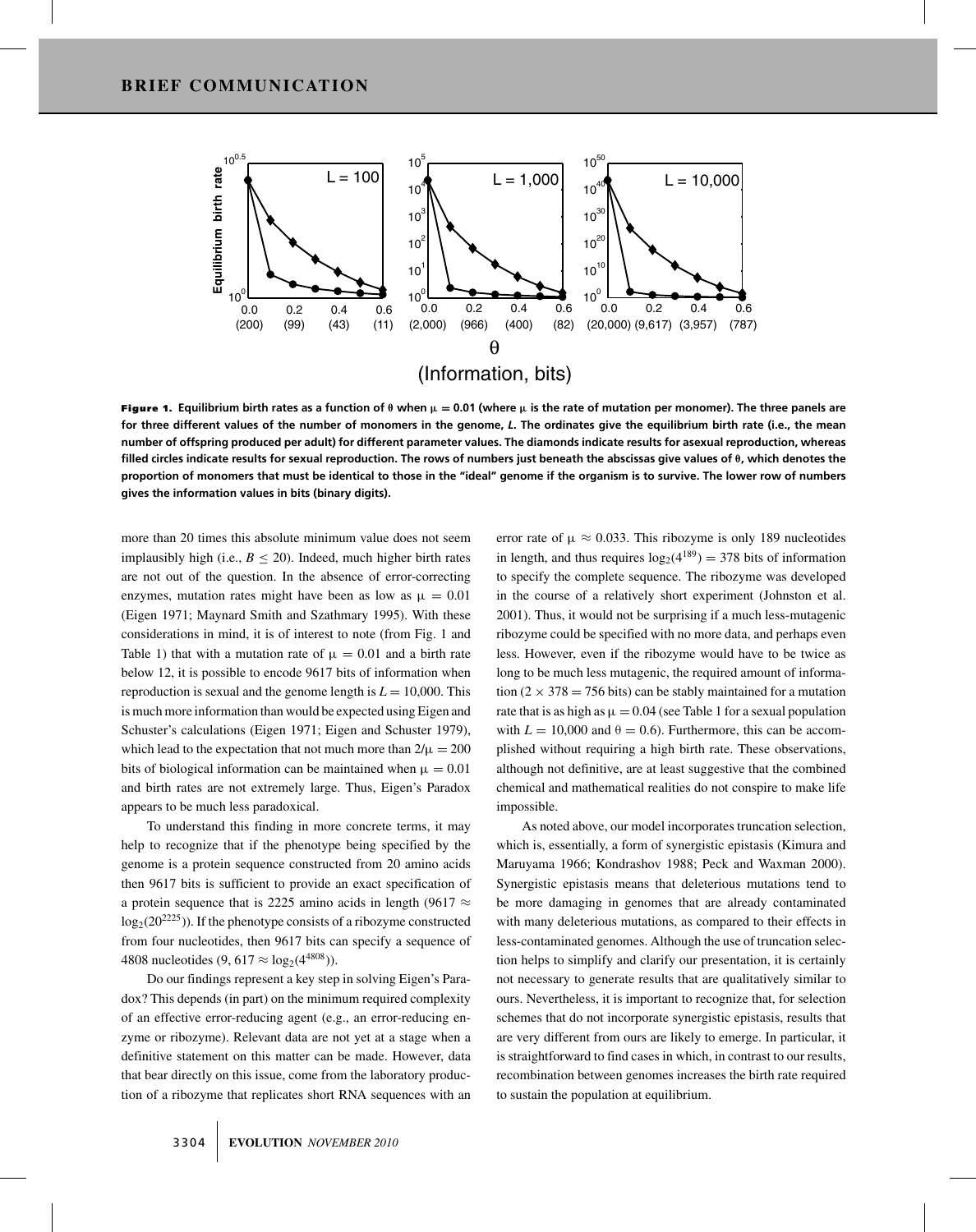**Table 1.** The per-monomer mutation rates (μ) and mode of reproduction (asexual or sexual) are specified in the left-most column, and **the data to the right of these specifications give the mean number of offspring for adult members of a population at equilibrium under the given parameter values. The question marks denote data points too large to calculate using our methods. The quantity** *L* **gives the number of monomers in the genome, and θ denotes the proportion of monomers that must be identical to those in the "ideal" genome if the organism is to survive.**

| $\boldsymbol{\theta}$ | $\boldsymbol{0}$         | 0.1                    | 0.2                    | 0.3                    | 0.4                   | 0.5                   | 0.6                   |
|-----------------------|--------------------------|------------------------|------------------------|------------------------|-----------------------|-----------------------|-----------------------|
| $L = 100$             |                          |                        |                        |                        |                       |                       |                       |
| Info. (bits)          | 200.00                   | 140.00                 | 99.00                  | 68.00                  | 43.00                 | 24.00                 | 11.00                 |
| $\mu$ =0.01, asexual  | 2.73                     | 1.94                   | 1.61                   | 1.39                   | 1.25                  | 1.14                  | 1.07                  |
| $\mu$ =0.01, sexual   | 2.73                     | 1.22                   | 1.12                   | 1.08                   | 1.06                  | 1.04                  | 1.03                  |
| $\mu$ =0.02, asexual  | 7.54                     | 3.77                   | 2.59                   | 1.95                   | 1.56                  | 1.31                  | 1.15                  |
| $\mu$ =0.02, sexual   | 7.54                     | 1.58                   | 1.31                   | 1.20                   | 1.14                  | 1.09                  | 1.06                  |
| $\mu$ =0.04, asexual  | 59.28                    | 14.58                  | 6.78                   | 3.82                   | 2.44                  | 1.71                  | 1.31                  |
| $\mu$ =0.04, sexual   | 59.28                    | 3.06                   | 1.91                   | 1.54                   | 1.35                  | 1.23                  | 1.14                  |
| $\mu$ =0.08, asexual  | $4.18 \times 10^3$       | 235.43                 | 49.11                  | 15.21                  | 6.06                  | 2.95                  | 1.72                  |
| $\mu$ =0.08, sexual   | $4.18 \times 10^{3}$     | 17.6                   | 5.31                   | 2.98                   | 2.08                  | 1.62                  | 1.34                  |
| $L=1,000$             |                          |                        |                        |                        |                       |                       |                       |
| Info. (bits)          | 2,000.00                 | 1,377.00               | 966.00                 | 648.00                 | 400.00                | 212.00                | 82.00                 |
| $\mu$ =0.01, asexual  | $2.32 \times 10^{4}$     | 439.23                 | 68.88                  | 17.58                  | 6.11                  | 2.72                  | 1.52                  |
| $\mu$ =0.01, sexual   | $2.32 \times 10^{4}$     | 2.33                   | 1.58                   | 1.34                   | 1.22                  | 1.14                  | 1.08                  |
| $\mu$ =0.02, asexual  | $5.94 \times 10^{8}$     | $2.05 \times 10^{5}$   | $4.94 \times 10^{3}$   | 316.87                 | 37.81                 | 7.43                  | 2.32                  |
| $\mu$ =0.02, sexual   | $5.94 \times 10^{8}$     | 10.29                  | 3.36                   | 2.13                   | 1.63                  | 1.37                  | 1.19                  |
| $\mu$ =0.04, asexual  | $5.36 \times 10^{17}$    | $5.56 \times 10^{10}$  | $2.94 \times 10^{7}$   | $1.13 \times 10^{5}$   | $1.53 \times 10^{3}$  | 57.00                 | 5.44                  |
| $\mu$ =0.04, sexual   | $5.36 \times 10^{17}$    | 999.27                 | 33.40                  | 8.25                   | 3.75                  | 2.23                  | 1.53                  |
| $\mu$ =0.08, asexual  | $1.63 \times 10^{36}$    | $1.05 \times 10^{22}$  | $1.98 \times 10^{15}$  | $2.19 \times 10^{10}$  | $3.22 \times 10^{6}$  | $3.80 \times 10^{3}$  | 31.03                 |
| $\mu$ =0.08, sexual   | $1.63 \times 10^{36}$    | $1.90 \times 10^{9}$   | $6.33 \times 10^{4}$   | 671.13                 | 50.66                 | 9.58                  | 3.05                  |
| $L = 10,000$          |                          |                        |                        |                        |                       |                       |                       |
| Info. (bits)          | 20,000.00                | 13,731.00              | 9,617.00               | 6,439.00               | 3,957.00              | 2,082.00              | 787.00                |
| $\mu$ =0.01, asexual  | $4.45 \times 10^{43}$    | $6.70\times10^{25}$    | $6.98 \times 10^{17}$  | $9.37 \times 10^{11}$  | $2.77 \times 10^{7}$  | $9.98 \times 10^{3}$  | 37.26                 |
| $\mu$ =0.01, sexual   | $4.45 \times 10^{43}$    | 164.27                 | 11.66                  | 4.30                   | 2.49                  | 1.73                  | 1.33                  |
| $\mu$ =0.02, asexual  | $5.49 \times 10^{87}$    | $9.40 \times 10^{51}$  | $8.06 \times 10^{35}$  | $1.22 \times 10^{24}$  | $9.36 \times 10^{14}$ | $1.10 \times 10^{8}$  | $1.43 \times 10^{3}$  |
| $\mu$ =0.02, sexual   | $5.49 \times 10^{87}$    | $2.19 \times 10^{7}$   | $2.50 \times 10^{3}$   | 85.19                  | 14.12                 | 4.56                  | 2.10                  |
| $\mu$ =0.04, asexual  | $1.94 \times 10^{177}$   | $1.95 \times 10^{105}$ | $5.39 \times 10^{72}$  | $6.02 \times 10^{48}$  | $2.04 \times 10^{30}$ | $1.86 \times 10^{16}$ | $2.39 \times 10^{6}$  |
| $\mu$ =0.04, sexual   | $1.94 \times 10^{177}$   | $2.02 \times 10^{25}$  | $5.91 \times 10^{11}$  | $3.27 \times 10^{6}$   | $5.34 \times 10^{3}$  | 105.85                | 8.24                  |
| $\mu$ =0.08, asexual  | $\overline{\cdot}$       | $2.05 \times 10^{216}$ | $2.50 \times 10^{149}$ | $1.47 \times 10^{100}$ | $1.62 \times 10^{62}$ | $2.32 \times 10^{33}$ | $1.13 \times 10^{13}$ |
| $\mu$ =0.08, sexual   | $\overline{\mathcal{L}}$ | $8.05 \times 10^{85}$  | $2.23 \times 10^{42}$  | $4.03 \times 10^{23}$  | $1.94 \times 10^{13}$ | $8.73 \times 10^{6}$  | 812.63                |

Is it likely that synergistic epistasis was a common mode of selection among the early ancestors of life on Earth? Although a comprehensive discussion of this question is beyond the scope of the current work, it is worth noting that both computer simulations and experimental data suggest that synergistic epistasis tends to arise when genomic mutation rates are relatively high, as they presumably were during the early stages of the development of complex life (Wilke 2001; Wilke et al. 2001; Proulx and Phillips 2005; Codoner et al. 2006; Sanjuan et al. 2007; Sardanyes et al. 2008). This makes sense, as redundancy in the production of phenotypes is likely to be important when genomic mutation rates are high, as redundancy means that damage to one region of the genome can be ameliorated by other, undamaged regions. This sort of redundancy tends to generate synergistic epistasis (Kondrashov 1988; Sanjuan and Elena 2006). In addition, theoretical work suggests that synergistic epistasis tends to arise easily when selection depends on competitions between small numbers of individuals (Hamilton and Tanese 1990; Peck and Waxman 2000). Early organisms might have competed, for example, for attachment sites in which they could anchor to a substrate, or for monomers from which to produce the next generation. Finally, it may be that the development of complex life simply had to wait until the appearance of a selection regime that was sufficiently synergistic. Such an appearance does not seem unlikely, given that an appropriate selection regime need only have been present within a limited area, and only for a period of time sufficient for the development of efficient mechanisms for the reduction of the mutation rate.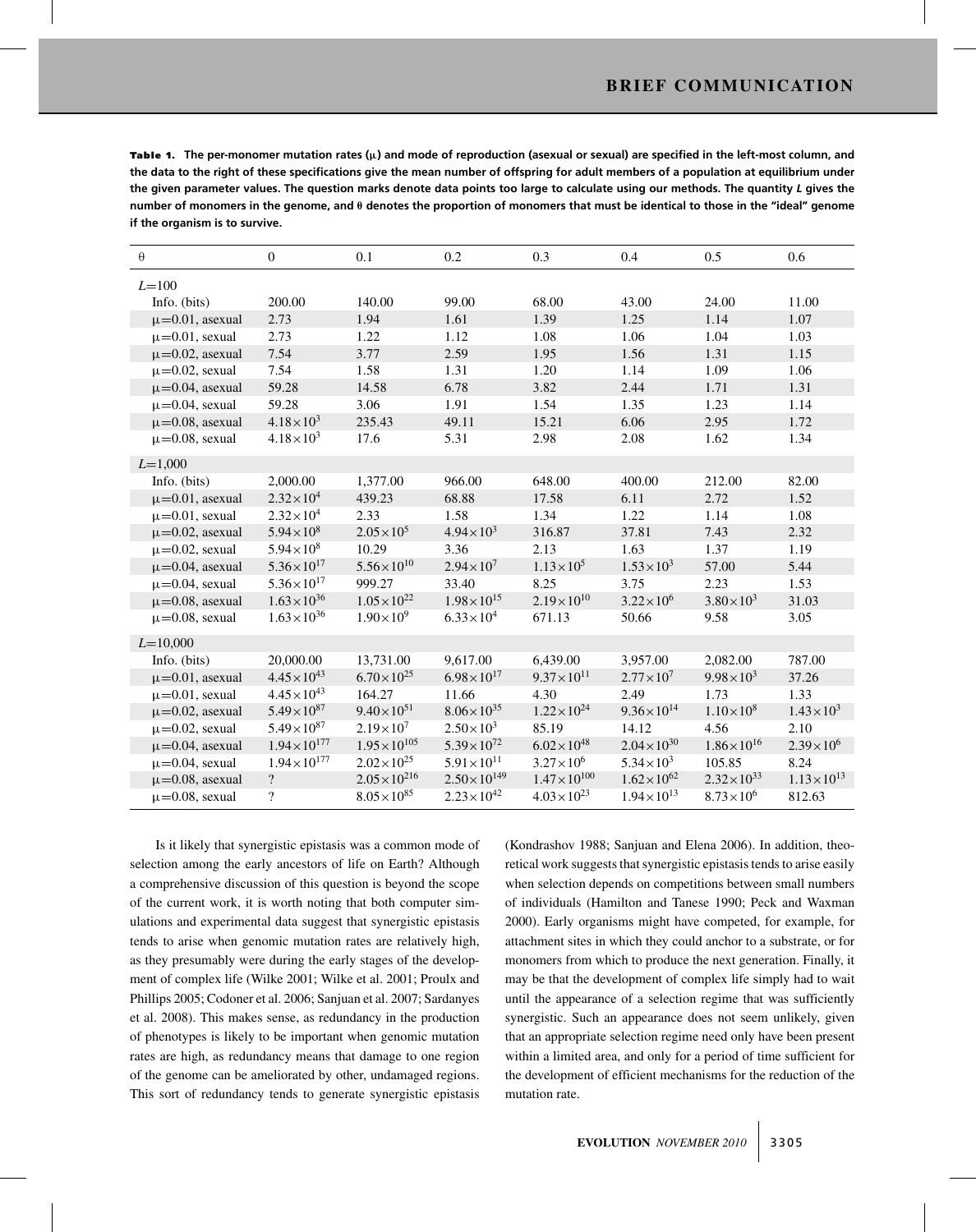In the calculations presented here, we have assumed that the number of possible monomers is four—as in contemporary organisms. However, this need not have been the case early in the history of life. The maximum amount of information that can be encoded by a genetic sequence of a given length increases with the number of monomers. This maximum is achieved when  $\theta = 0$ , so any difference from the "ideal" genetic sequence is fatal, and every genome codes for a different phenotype. In this case  $\Omega = m^L$ , where *m* is the number of monomers in use. Thus, the maximum amount of information achievable (expressed in bits) is given by  $\log_2(m^L) = L \log_2(m)$ . This expression shows that, although more information can be encoded by using more monomers, the increase is only logarithmic in the number of monomers, *m*, and hence quite insensitive to this number.

Our results are, of course, dependent on the details of the model that we chose. Our calculations should, therefore, be regarded as an "existence proof." That is, they show that when recombination occurs, simple coding and selection schemes exist that allow for much more information to be encoded into genomes than was believed possible by the framers of Eigen's Paradox (Eigen 1971; Eigen and Schuster 1979; Maynard Smith and Szathmary 1995). We hope that this observation will lead to new and productive avenues of research among origin-of-life researchers, and perhaps among researchers concerned with contemporary organisms as well.

#### ACKNOWLEDGMENTS

We thank G. F. Joyce, J. Maynard Smith, L. E. Orgel, E. Szathmáry, C. J. C. H. Watkins, J. Welch, D. Woolfson, and two anonymous reviewers for helpful discussions and comments. This work was supported by the Biotechnology and Biological Sciences Research Council (UK), The Leverhulme Trust, and the Centre for Computational Systems Biology, Fudan University, Shanghai.

#### LITERATURE CITED

- Baum, E. B., D. Boneh, and C. Garrett. 1995. On genetic algorithms. *Proceedings of the Eighth Annual Conference on Computational Learning Theory* 230–239.
- Bulmer, M. G. 1989. Maintenance of genetic variability by mutation-selection balance: a child's guide through the jungle. Genome 31:761–767.
- Codoner, F. M., J. A. Daros, R. V. Sole, and S. F. Elena. 2006. The fittest versus the flattest: experimental confirmation of the quasispecies effect with subviral pathogens. PLOS Pathogens 2:1187–1193.
- Cover, T. M., and J. A. Thomas. 1991. Elements of information theory. Wiley-Interscience, New York.
- Crow, J. F., and M. Kimura. 1979. Efficiency of truncation selection. Proc. Natl. Acad. Sci. USA 76:396–399.
- Eigen, M. 1971. Self organization of matter and the evolution of biological macromolecules. Naturwissenschaften 58:465–523.
- Eigen, M., and P. Schuster. 1979. The hypercycle: a principle of natural selforganization. Springer, Berlin.
- Hamilton, W. D., R. Axelrod, and R. Tanese. 1990. Sexual reproduction as an adaptation to resist parasites (a review). Proc. Natl. Acad. Sci. USA 87:3566–3573.
- Huynen, M. A., P. F. Stadler, and W. Fontanta. 1996. Smoothness within ruggedness: the role of neutrality in adaptation. Proc. Natl. Acad. Sci. USA 93:397–401.
- Johnston, W. K., P. J. Unrau, M. S. Lawrence, M. F. Glasner, and D. P. Bartel. 2001. RNA-catalyzed RNA- polymerization: accurate and general RNAtemplated primer extension. Science 292:1319–1325.
- Kimura, M., and T. Maruyama. 1966. The mutational load with epistatic gene interactions. Genetics 54:1337–1351.
- Kondrashov, A. S. 1988. Deleterious mutations and the evolution of sexual reproduction. Nature 336:435–440.
- Kun, A., M. Santos, and E. Szathmáry. 2005. Real ribozymes suggest a relaxed error threshold. Nat. Genet. 37:1008–1111.
- Lehman, N. 2003. The case for the extreme antiquity of recombination. J. Mol. Evol. 56:770–777.
- Lynch, M., and J. B. Walsh. 1998. Genetics and analysis of quantitative traits. Sinauer Assoc., Inc., Sunderland, MA.
- Maynard Smith, J., and E. Szathmáry. 1995. The major transitions in evolution. W. H. Freeman Spektrum, Oxford.
- Meyerhans, A., J. P. Vartanian, and S. Wain-Hobson. 1990. DNA recombination during PCR. Nucleic Acids Res. 18:1687–1691.
- Muhlenbein, H., and D. Schlierkamp-Vosen. 1993. Predictive models for the breeder genetic algorithm: 1. Continuous parameter optimisation. Evol. Comput. 1:25–50.
- Peck, J. R., and D. Waxman. 2000. Mutation and sex in a competitive world. Nature 406:399–404.
- Proulx, S. R., and P. C. Phillips. 2005. The opportunity for canalization and the evolution of genetic networks. Am. Nat. 165:147–162.
- Sanjuan, R., J. M. Cuevas, V. Furio, and E. C. Holmes. 2007. Selection for robustness in mutagenized RNA viruses. PLOS Genet. 3:939–946.
- Sanjuan, R., and S. F. Elena. 2006. Epistasis correlates to genomic complexity. Proc. Natl. Acad. Sci. USA 103:14402–154405.
- Santos, M., E. Zintzaras, and E. Szathmáry. 2003. Origin of sex revisited. Origins of Life and Evolution of the Biosphere 33:405–432.
- . 2004. Recombination in primeval genomes: a step forward but still a long leap from maintaining a sizable genome. J. Mol. Evol. 59:507– 519.
- Sardanyes, J., S. F. Elena, and R. V. Sole. 2008. Simple quasispecies models for the survival-of-the-flattest effect: the role of space. J. Theor. Biol. 250:560–568.
- Shannon, C. E. 1948. A mathematical theory of communication. Bell Syst. Techn. J. 27:379–423 and 623–656.
- Soll, S. J., C. D. Arenas, and N. Lehman. 2007. Accumulation of deleterious mutations in small abiotic populations of RNA. Genetics 175:267– 275.
- Strang, G. 1988. Linear algebra and its applications. Harcourt Brace, San Diego.
- Szathmáry, E. 2006. The origin of replicators and reproducers. Philos. Trans. R. Soc. Lond. B. 361:1761–1776.
- Takeuchi, N., P. H. Poorthuis, and P. Hogeweg. 2005. Phenotypic error threshold; additivity and epistasis in RNA evolution. BMC Evol. Biol. 5:9.
- Turelli, M., and N. H. Barton. 1990. Dynamics of polygenic characters under selection. Theor. Pop. Biol. 38:1–57.
- Watkins, C. J. C. H. 2002. The channel capacity of evolution: ultimate limits on the amount of information maintainable in the genome. *Proceedings of the Third International Conference on Bioinformatics of Genome Regulation and Structure* 2:58–60.
- Waxman, D., and J. J. Welch. 2005. Fisher's microscope and Haldane's ellipse. Am. Nat. 166:447–457.
- Wilke, C. O. 2001. Selection for fitness vs. selection for robustness in RNA secondary structure folding. Evolution 55:2412–2420.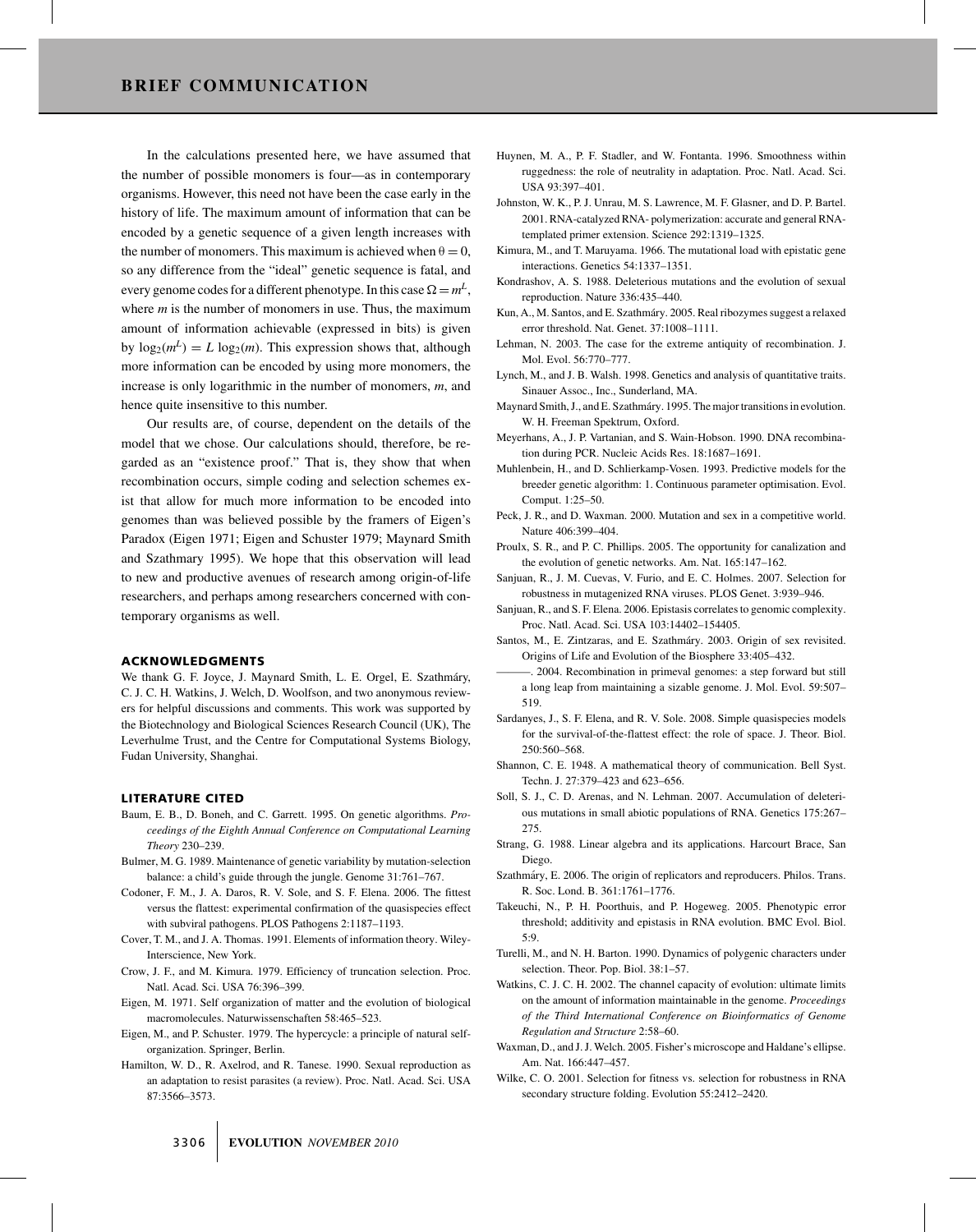- Wilke, C. O., J. R.Wang, C. Ofria, R. E. Lenski, and C. Adami. 2001. Evolution of digital organisms at high mutation rate leads to survival of the flattest. Nature 412:331–333.
- Woese, C. R. 1998. The universal ancestor. Proceedings of the National Academy of Sciences (USA) 95:6854–6859.

Associate Editor: J. Hermisson

# *Appendix 1*

In this Appendix, we give (1) the formulation and mathematical analysis leading to the results we use for an asexually reproducing population of polymers, (2) the corresponding formulation and analysis for a sexual population, and (3) the way information is calculated for this work.

### *(1) Asexual reproduction*

Consider polymers consisting of *L* monomers that are located at *L* contiguous sites. We assume there are *m* different types of monomer. We will refer to the polymers as "individuals." Each individual is characterized by a vector  $\alpha = (\alpha_1, \alpha_2, \dots, \alpha_L)$  where each  $\alpha_i$  can take only two values: 0 and 1. When  $\alpha_i = 0$  the optimal monomer is present at site *i*, whereas, when  $\alpha_i = 1$ , one of the other  $m - 1$  suboptimal monomers is present at site *i*. We will refer to  $\alpha = (\alpha_1, \alpha_2, \dots, \alpha_L)$  as the "genotype" of an individual. The number of suboptimal monomers (also termed mutations) associated with genotype  $\alpha$ , which we write as  $n(\alpha)$ , is given by

$$
n(\alpha) = \sum_{i=1}^{L} \alpha_i.
$$
 (A1)

The dynamics in continuous time of an effectively infinite population of polymers is given in terms of a probability distribution,  $\varphi$  (α, *t*). This is the proportion of the population that has genotype α at time *t*. To determine the dynamical behavior of a population of polymers, we consider the events that occur in an infinitesimal time interval, namely death of some individuals and the asexual production of offspring by other individuals. This leads to the equation

$$
\frac{d\varphi(\alpha, t)}{dt} = -D(n(\alpha))\varphi(\alpha, t) + B(t)\chi_A(\alpha, t)
$$

$$
-\varphi(\alpha, t)[-\bar{D}(t) + B(t)], \tag{A2}
$$

where (1)  $D(n(\alpha))$  is the death rate of individuals with genotype  $\alpha$ ; it is assumed to be solely a function of the number of suboptimal monomers (mutations),  $n(\alpha)$ , associated with genotype  $\alpha$ . (2)  $B(t)$ is the birth rate (rate of production) of "offspring" polymers at time *t*. The birth rate of an individual is assumed to be independent of their genotype. (3)  $\bar{D}(t)$  is the mean death rate of the population at time *t* and is given by  $\bar{D}(t) = \sum_{\alpha} D(n(\alpha)) \varphi(\alpha, t)$  where here and elsewhere we use the notation  $\sum_{\alpha} = \sum_{\alpha_1=0}^{1} \sum_{\alpha_2=0}^{1} \cdots \sum_{\alpha_L=0}^{1}$ .

(4)  $\chi_A(\alpha, t)$  is the probability distribution of newly born individuals. It has the form  $\chi_A(\alpha, t) = \sum_{\beta} M_{\alpha_1 \beta_1} M_{\alpha_2 \beta_2} \dots M_{\alpha_L \beta_L} \varphi(\beta, t)$ where  $M_{\alpha\beta}$  is the probability that a parental site with monomer of type  $β (=0 or 1)$  will, on reproduction, produce an offspring with monomer of type  $\alpha$  (=0 or 1) at that site. We have

$$
M_{00} = 1 - \mu
$$
,  $M_{01} = \nu$ ,  $M_{10} = \mu$ ,  $M_{11} = 1 - \nu$ , (A3)

where  $\mu(\nu)$  is the probability that an optimal (suboptimal) monomer will be reproduced as a suboptimal (optimal) monomer. We take  $v = \mu/(m - 1)$ , assuming that mutation rates are identical between different monomers, so given a suboptimal monomer undergoes mutation, it has a probability of  $1/(m-1)$  of producing an optimal monomer.

We work under the assumption that population number is regulated, so the number of polymers present in the population is very large but has a fixed value. As a consequence, the birth rate must equal the mean death rate at all times:  $B(t) = \bar{D}(t)$ , in which case equation (A2) reduces to

$$
\frac{d\varphi(\alpha, t)}{dt} = -D(n(\alpha))\varphi(\alpha, t) + \bar{D}(t)\chi_A(\alpha, t). \tag{A4}
$$

### SYMMETRIC SOLUTIONS

We restrict all considerations to a class of distributions we refer to as "symmetric." Such distributions have the property that all genotypes with *k* mutations are present in equal proportions in the population. For example, when there are  $L = 3$  sites, the genotypes with  $k = 1$  mutations, namely  $(1, 0, 0)$ ,  $(0, 1, 0)$ , and  $(0, 0, 1)$ are all present in equal proportions in the population. Numerical solution of equation (A4) suggests that a symmetric distribution always arises at long times. There is a computational advantage to considering symmetric distributions. Instead of having to consider  $2^L$  different genotypes, as we would in a general distribution, a symmetric distribution, involves only  $L + 1$  different classes of the number of mutations.

To define a symmetric distribution, let  $\psi(k, t)$  be the proportion of the population with *k* mutations at time *t*. With  $\delta_{a,b}$  a Kronecker delta ( $\delta_{a,b}$  has the value 1 when  $a = b$  and vanishes otherwise) we can write  $ψ(k, t) = \sum_{\alpha} δ_{n(\alpha),k} φ(\alpha, t)$  for  $k = 0$ , 1, 2, ..., *L*. With  $\binom{L}{k} = \frac{L!}{(L-k)!k!}$  a binomial coefficient, there are  $\sum_{\alpha} \delta_{n(\alpha),k} = \binom{L}{k}$  different genotypes with *k* mutations. In general, all  $\binom{L}{k}$  of these different genotypes will be present in the population in different proportions. A symmetric distribution corresponds to all of these genotypes each being present in the proportion  $\psi(k, t) / {L \choose k}$ . In general, a symmetric distribution is defined by

$$
\varphi(\alpha, t) = \frac{\psi(n(\alpha), t)}{\binom{L}{n(\alpha)}}.
$$
\n(A5)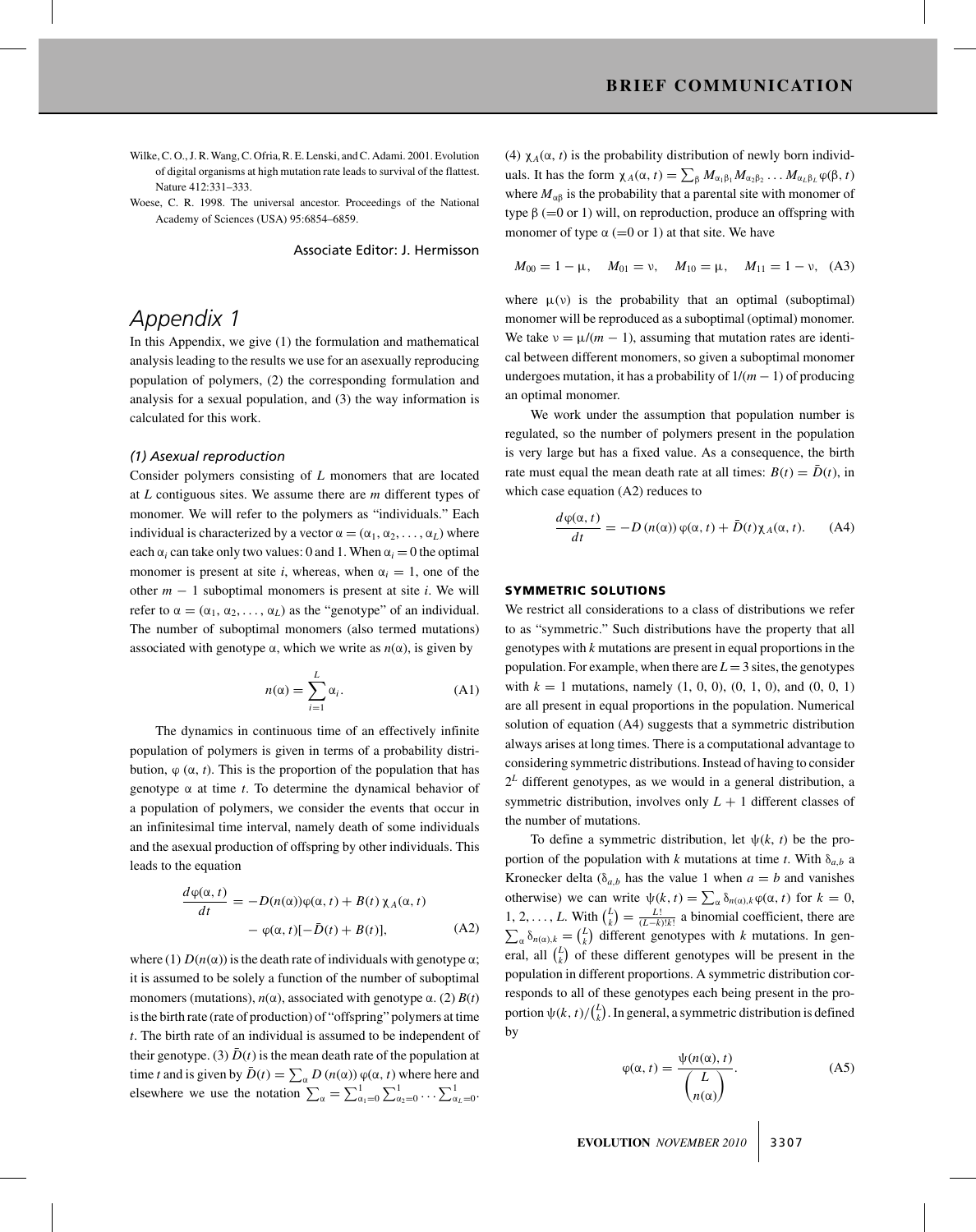For such a distribution, all relevant information about the population is contained in the distribution of mutation numbers, ψ(*k*, *t*). Emphasis can thus be shifted from ϕ(α, *t*) to ψ(*k*, *t*). The dynamical equation obeyed by  $\psi(k, t)$  follows from equation (A4) by multiplying this equation by  $\delta_{n(\alpha),k}$  and summing over all α. This leads to

$$
\frac{d\psi(k,t)}{dt} = -D(k)\psi(k,t) + \bar{D}(t)\sum_{j=0}^{L} Q(k,j)\psi(j,t), \quad (A6)
$$

where  $\bar{D}(t) = \sum_{k=0}^{L} D(k) \psi(k, t)$  and

$$
Q(k, j) = \sum_{x = \max(0, k+j-L)}^{\min(k, j)} {L - j \choose k - x} {j \choose x} (1 - v)^x v^{j-x} \mu^{k-x} (1 - \mu)^{L-k-j+x}.
$$
\n(A7)

### EFFECTS OF TRUNCATION SELECTION AT EQUILIBRIUM

In this work, we will consider only equilibrium properties of a population. The proportion of the population with *k* mutations at equilibrium is denoted  $\psi(k)$ . It follows from solving a timeindependent analogue of equation (A6), namely

$$
-D(k)\psi(k) + \bar{D}\sum_{j=0}^{L} Q(k, j)\psi(j) = 0,
$$
 (A8)

where  $\bar{D}$  is the equilibrium mean death rate. We consider death rates given by

$$
D(k) = \begin{cases} D_0, & k \le n^* \\ D_1, & k > n^*, \end{cases}
$$
 (A9)

where  $n^*$  is a positive integer and the parameter  $D_1$  is larger than *D*<sub>0</sub>. In the limit  $D_1 \longrightarrow \infty$ , we have truncation selection where having more than *n*<sup>∗</sup> mutations is lethal.

There is a subtlety about calculating the equilibrium mean death rate,  $\bar{D}$ , in the limit  $D_1 \rightarrow \infty$ , because the fraction of the population with more than *n*<sup>∗</sup> mutations is numerically found to be proportional to  $1/D_1$ . As a consequence, although this fraction of the population, namely  $\sum_{k>n^*} \psi(k)$ , becomes vanishingly small when  $D_1 \rightarrow \infty$ , it generally will make a finite contribution to  $\bar{D}$ . This arises because  $\bar{D}$  contains the contribution  $D_1 \sum_{k>n^*} \psi(k)$ . A robust way to calculate  $\bar{D}$  is to note equation (A8) can be written as

$$
\psi(k) = \bar{D} [D(k)]^{-1} \sum_{j=0}^{L} Q(k, j) \psi(j).
$$
 (A10)

Summing this equation over all *k* and using  $\sum_{k=0}^{L} \psi(k) = 1$  yields

In this form, we can harmlessly take  $D_1 \rightarrow \infty$  because  $\sum_{j=0}^{L} Q(k, j) \psi(j)$  is bounded (<1). The equilibrium mean death rate,  $\bar{D}$ , equals the equilibrium birth rate of the population, *B*, because population number was assumed to be unchanging.

We note that at all sites we have included mutations both from and to the optimal monomer. If we neglect mutations from suboptimal monomers to optimal monomers (i.e., neglect "back mutations"), by setting  $v = 0$  in equation (A3) then we have  $Q(k, j) = \binom{L-j}{k-j} (1 - \mu)^{L-k} \mu^{k-j}$ . In this case, setting  $k = 0$  in equation (A10) and assuming  $\psi(0) \neq 0$  yields the standard result  $\bar{D} = (1 - \mu)^{-L} D(0) \simeq e^{\mu L} D(0)$ . Including "back mutations" leads to a different expression for  $\bar{D}$ .

### ITERATIVE APPROACH TO AN EQUILIBRIUM SOLUTION

Using equation (A11) to eliminate  $\bar{D}$  from equation (A10) yields

$$
\psi(k) = \frac{[D(k)]^{-1} \sum_{j=0}^{L} Q(k, j)\psi(j)}{\sum_{g,j=0}^{L} [D(g)]^{-1} Q(g, j)\psi(j)}.
$$
 (A12)

This suggests that iterating this equation is a possible procedure to determine  $\psi(k)$ . That is, given a form for  $\psi(k)$ , we calculate the right-hand side of the equation, to produce an updated form for  $\psi(k)$ . We repeat this procedure to convergence. This has been found to work in practice for truncation selection when the initial form for ψ(*k*) corresponds to a mutation-free population: ψ(*k*) = δ*<sup>k</sup>*,0. Once the converged form for ψ(*k*) has been determined, the equilibrium mean death rate,  $\bar{D}$ , may be found using the converged  $\psi(k)$  in equation (A11).

When  $0 < \mu < 1$ , all of the elements of the matrix  $Q(k, \theta)$ *j*) are positive. It follows that with "near truncation selection" ( $D_1$  large but < $\infty$ ), the matrix appearing in the iteration scheme described above, namely  $R_{k,j} = [D(k)]^{-1} Q(k, j)$ , has positive elements, and the iteration is guaranteed to converge, by the Perron Frobenius theorem (Strang 1988).

### *(2) Sexual population*

We will consider the equilibrium properties of a sexual population, under the assumption that offspring consist of *L* monomers derived from *L* randomly picked individuals. The analogue of equation (A4), for a sexual population, is

$$
\frac{d\varphi(\alpha, t)}{dt} = -D(n(\alpha))\varphi(\alpha, t) + \bar{D}(t)\chi_{S}(\alpha, t). \quad (A13)
$$

Here  $\chi_S(\alpha, t)$  is the probability distribution of newly born individuals. It has the form